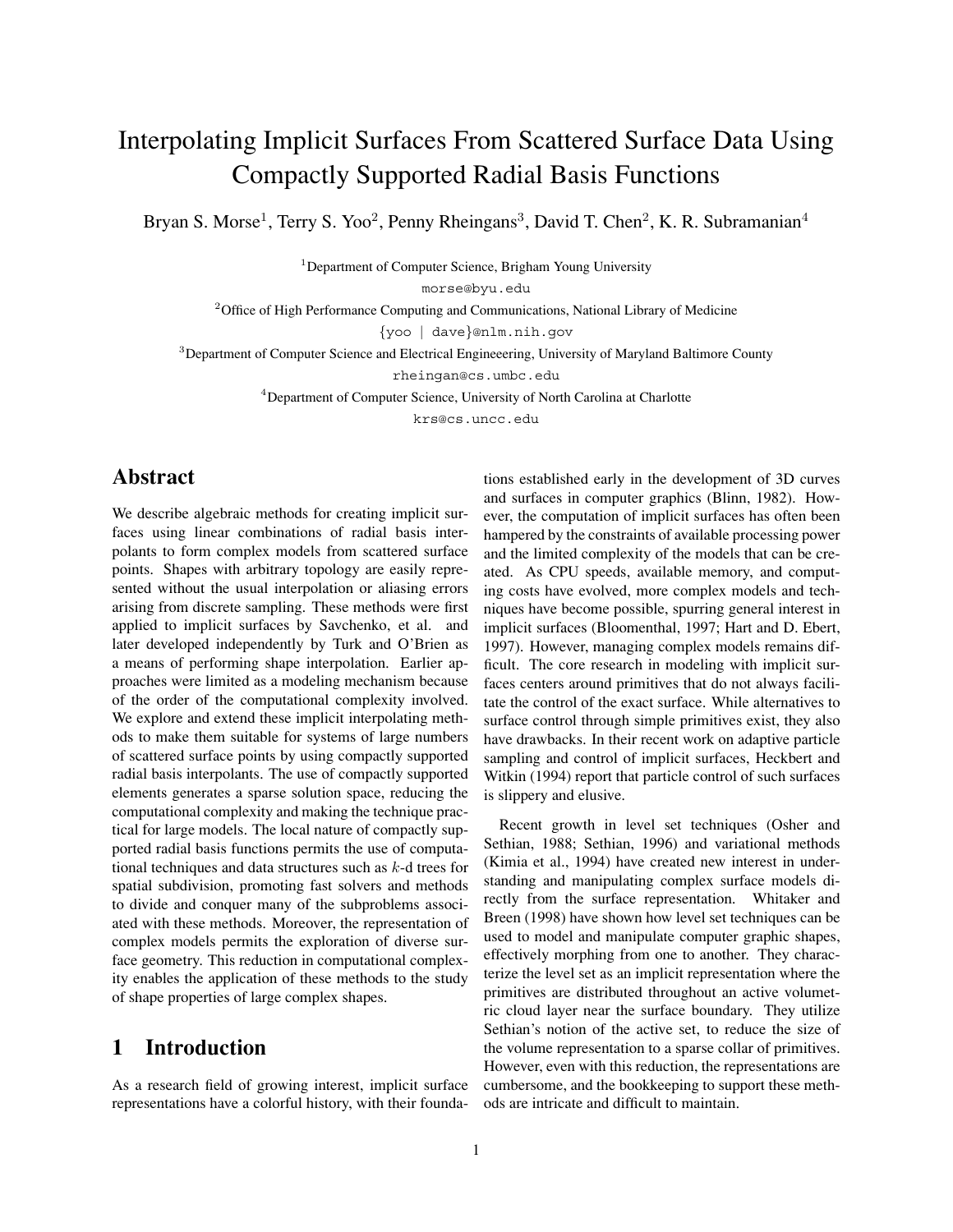Other recent work has developed techniques for interpolating an implicit surface directly from surface point data (Savchenko et al., 1995; Turk and O'Brien, 1998). This work provides some insight into how to manage and employ a collection of implicit primitives while simultaneously directly controlling the surface parameters. This method allows direct specification of a complex surface from sparse, irregular surface samples. The method is quite flexible and has been extended to higher dimensions to support shape interpolation (Turk and O'Brien, 1999). However, because of computational and storage complexity, the technique as described cannot be used to model surfaces where large numbers of surface points are included, making it unsuitable for applications where range data or tomographic reconstruction often lead to data described by hundreds of thousands of surface points.

In our work, we directly address the topic of computational complexity. We explore an adaptation of the methods in (Savchenko et al., 1995; Turk and O'Brien, 1998), applying compactly supported radial basis functions (Wendland, 1995) to create an efficient algorithm for computing interpolating interpolated surfaces. Our technique produces significant improvements in memory utilization and computational efficiency. We discuss both the advantages of our technique as well as the consequences or prerequisite requirements imposed by our methods in later sections.

This more efficient approach is creating opportunities to explore complex shapes through implicit modeling methods. In particular, the thin-plate-spline radial basis function and the Green's function solutions with their order  $O(n^2)$  solutions are impractical when the number of constraints exceeds a few thousand points. By shifting to a compactly supported radial basis function, we can create differentiable analytic representations of large complex models. These efficient solutions make possible techniques for studying the deep structure of solid shapes. In the discussion section of this paper, we present early applications of these implicit surfaces to problems such as surface shape analysis.

### **2 Background / Problem**

The key idea in both (Savchenko et al., 1995) and (Turk and O'Brien, 1998) is that one may produce an implicit surface from known surface points by interpolating the embedding function within which the surface is implicitly defined. While we primarily follow here the presentation found in (Turk and O'Brien, 1998), we also encourage the interested reader to see an alternative and earlier formulation in (Savchenko et al., 1995).

### **2.1 Interpolating Surfaces by Interpolating Embedding Functions**

An *implicit surface* is defined by  $\{\overline{x} : f(\overline{x})=0\}$  for some embedding function  $f : \mathbb{R}^n \to \mathbb{R}$ . The key idea behind interpolated implicit surfaces is to find a smooth embedding function f such that  $f(\overline{x}_i)=0$  for each known surface point  $\overline{x}_i$ , and  $f(\overline{y}_i)=1$  for one or more points  $\overline{y}_i$ known to be inside the shape. (Alternatively, constraints of the form  $f(\overline{y}_i) = -1$  may be added for points outside the shape.) Turk and O'Brien select these interior points using normals at the surface points as shown in Fig. 1.

This may be generalized to a *scattered-data interpolation* problem as follows. Given a set of positions  $\overline{c}_i$  and corresponding values  $h_i$ , solve for an embedding function f such that  $f(\overline{c}_i) = h_i$ . Thus, surface interpolation may be turned into higher-dimensional scattered-data interpolation, a well-studied field.

Turk and O'Brien chose to use *thin-plate splines*, which minimize the bending energy of the embedding function:

$$
E = \int_{\Omega} f_{xx}^2(\overline{x}) + f_{xy}^2(\overline{x}) + f_{yy}^2(\overline{x}) d\overline{x}
$$
 (1)

They called their method *variational implicit surfaces*, because they formulate the problem as one of variational interpolation (minimizing an energy functional subject to interpolative constraints). They did not, however, solve for the embedding function using an iterative minimization approach but instead solve for the known closed-form solution using radial basis functions as described in Section 2.2. (Savchenko, et al. use similar splines based on the use of Green's function.)

#### **2.2 Radial Basis Functions**

Scattered data interpolation can be achieved using *radial basis functions* centered at the constraints. Radial basis functions are circularly-symmetric functions centered at a particular point.

Duchon (1978) has shown that solving for thin-plate splines through known points in two dimensions is equiv-



Figure 1: Implicit curve interpolated using zeroconstraints along the curve and positive constraints just inside these points in the direction opposite the known (or desired) normals. (Figure courtesy of Greg Turk.)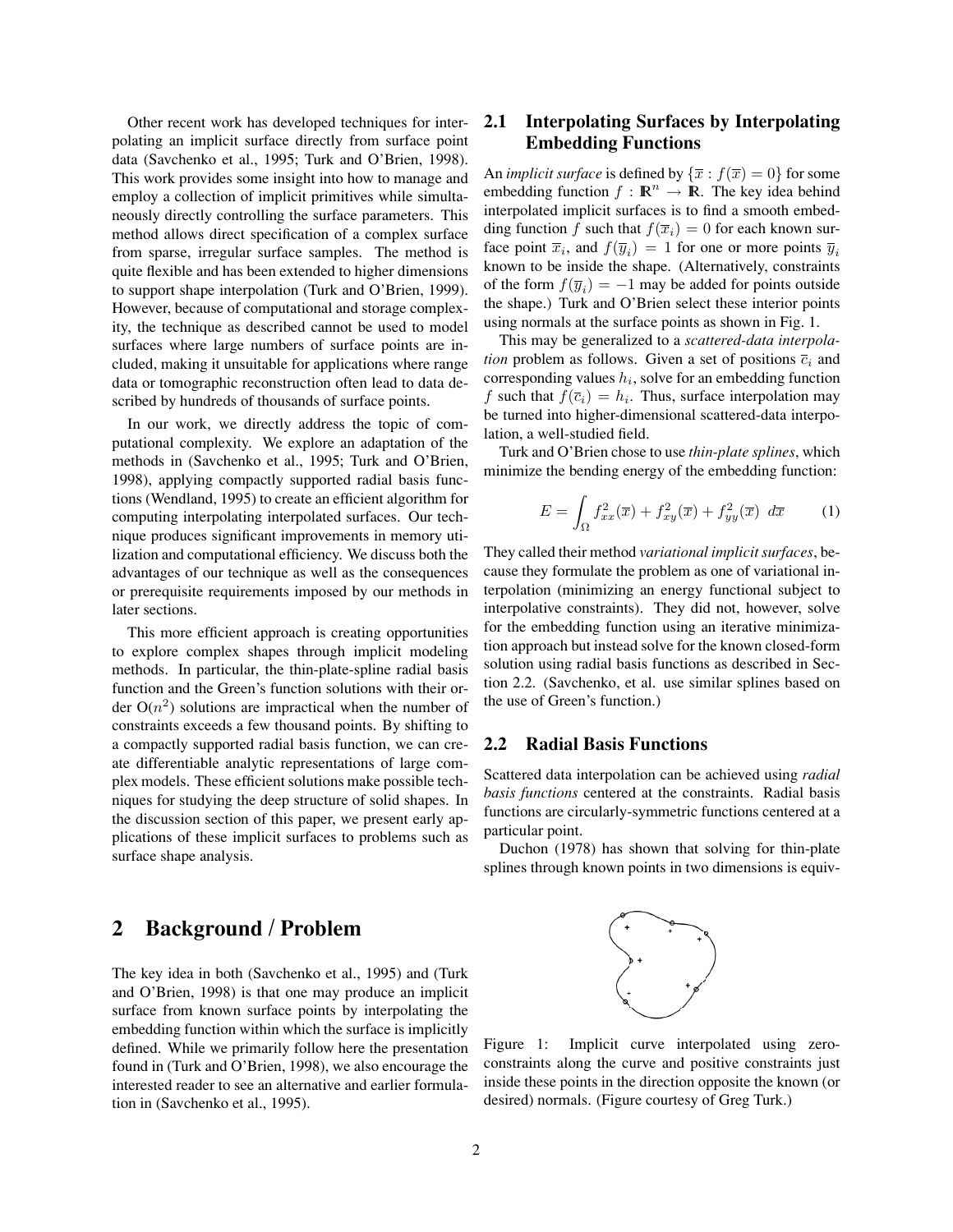alent to interpolating these points using the biharmonic radial basis function  $\phi(r) = r^2 \log |r|$  (Figure 2a). In three dimensions, the thin-plate solution is equivalent to interpolating these points using the radial basis function  $\phi(r) = |r|^3$  (Figure 2b). This is the approach taken by Turk and O'Brien.

Radial basis functions may be used to interpolate a function with *n* points by using *n* radial basis functions centered at these points. The resulting interpolated function thus becomes

$$
f(\overline{x}) = \sum_{i=1}^{n} d_i \phi(||\overline{x} - \overline{c}_i||)
$$
 (2)

where  $\overline{c}_i$  is the position of the known values,  $d_i$  is the weight of the radial basis function positioned at that point. In some cases (including the thin-plate spline solution), it is necessary to add a first-degree polynomial  $P$  to account for the linear and constant portions of  $f$  and ensure positive-definiteness of the solution:

$$
f(\overline{x}) = \sum_{i=1}^{n} d_i \phi(||\overline{x} - \overline{c}_i||) + P(\overline{x})
$$
 (3)

To solve for the set of weights  $d_i$  that satisfy the known constraints  $f(\overline{c}_i) = h_i$ , we substitute each  $\overline{c}_i$  into Eq. 3:

$$
f(\overline{c}_i) = \sum_{j=1}^{n} d_j \phi(||\overline{c}_i - \overline{c}_j||) = h_i
$$
 (4)

or, if a polynomial is required:

$$
f(\overline{c}_i) = \sum_{j=1}^n d_j \phi(||\overline{c}_i - \overline{c}_j||) + P(\overline{x}) = h_i \qquad (5)
$$

Solving for the weights  $d_j$  using Eq. 4 and denoting  $\phi_{ij} =$  $\phi(||\overline{c}_i - \overline{c}_j||)$  produces the following system:

$$
\begin{bmatrix}\n\phi_{11} & \phi_{12} & \dots & \phi_{1n} \\
\phi_{21} & \phi_{22} & \dots & \phi_{2n} \\
\vdots & \vdots & \ddots & \vdots \\
\phi_{n1} & \phi_{n2} & \dots & \phi_{nn}\n\end{bmatrix}\n\begin{bmatrix}\nd_1 \\
d_2 \\
\vdots \\
d_n\n\end{bmatrix} =\n\begin{bmatrix}\nh_1 \\
h_2 \\
\vdots \\
h_n\n\end{bmatrix}
$$
\n(6)

If a polynomial is required, Eq. 5 similarly becomes

$$
\begin{bmatrix}\n\phi_{11} & \phi_{12} & \dots & \phi_{1n} & c_1^x & c_1^y & c_1^z & 1 \\
\phi_{21} & \phi_{22} & \dots & \phi_{2n} & c_2^x & c_2^y & c_2^z & 1 \\
\vdots & \vdots & \ddots & \vdots & \vdots & \vdots & \vdots & \vdots \\
\phi_{n1} & \phi_{n2} & \dots & \phi_{nn} & c_n^x & c_n^y & c_n^z & 1 \\
c_1^x & c_2^x & \dots & c_n^x & 0 & 0 & 0 & 0 \\
c_1^y & c_2^y & \dots & c_n^y & 0 & 0 & 0 & 0 \\
c_1^z & c_2^z & \dots & c_n^z & 0 & 0 & 0 & 0 \\
c_1^z & c_2^z & \dots & c_n^z & 0 & 0 & 0 & 0 \\
1 & 1 & \dots & 1 & 0 & 0 & 0 & 0\n\end{bmatrix}\n\begin{bmatrix}\nh_1 \\
d_2 \\
\vdots \\
h_n \\
h_n \\
p^x \\
p^z \\
0\n\end{bmatrix} =\n\begin{bmatrix}\nh_1 \\
h_2 \\
\vdots \\
h_n \\
0 \\
0 \\
0\n\end{bmatrix} (7)
$$

In both Eqs. 6 and 7 the matrix is obviously real symmetric, and with proper selection of basis functions it can be made positive-definite. Thus, a solution always exists to these systems.

#### **2.3 Algorithmic Complexity**

Calculating and using implicit surfaces that interpolate may be analyzed in three parts:

- 1. Constructing the system of equations,
- 2. Solving the system of equations, and
- 3. Evaluating the interpolating function (as required).

#### **2.3.1 Constructing the System of Equations**

A significant portion of the computational cost involved in calculating these implicit surfaces is the cost required to construct the matrix (or submatrix)  $\phi_{ij} = \phi(||\overline{c}_i - \overline{c}_j||)$ . Recall that the thin-plate radial basis function is  $\phi(r)$  =  $r^2 \log r$  (two dimensions) or  $\phi(r) = r^3$  (three dimensions). This means that *the matrix is entirely non-zero except along the diagonal*, requiring the calculation of all inter-point distances within the set  $\{\overline{c}_i\}$ . Although the symmetry of the matrix cuts the computational cost in half, the computational complexity is still  $O(n^2)$ . Furthermore, storage of such a matrix requires  $O(n^2)$  floatingpoint values—potentially a more prohibiting factor than the computational complexity.

#### **2.3.2 Solving the System of Equations**

Although Turk and O'Brien use LU factorization (an  $O(n^3)$  algorithm) to solve Eq. 6, they correctly point out that it is possible to solve this system in  $O(n^2)$  by iterative means. Thus, while solution of the system may appear to be the limiting step, it need only be as computationally expensive as constructing the system.

#### **2.3.3 Evaluating the Function**

For nearly all applications it is not enough to simply solve for the weights of the respective radial basis functions. Rather, it is necessary to evaluate this embedding function at potentially many points in order to extract the isosurface, calculate normals or other derivative quantities, etc. Because the terms  $\phi(||\overline{x} - \overline{c_i}||)$  in Eq. 2 are all non-zero for the thin-plate solution (except for one zero term when  $\overline{x} \in {\overline{c_i}}$ , all of the terms must be used in calculating any one point. Thus, each evaluation of the interpolated function is  $O(n)$ .

#### **2.4 Problems with the Thin-Plate Solution**

While the thin-plate spline embedding function does indeed minimize the smoothness functional in Eq. 1, it has the following drawbacks: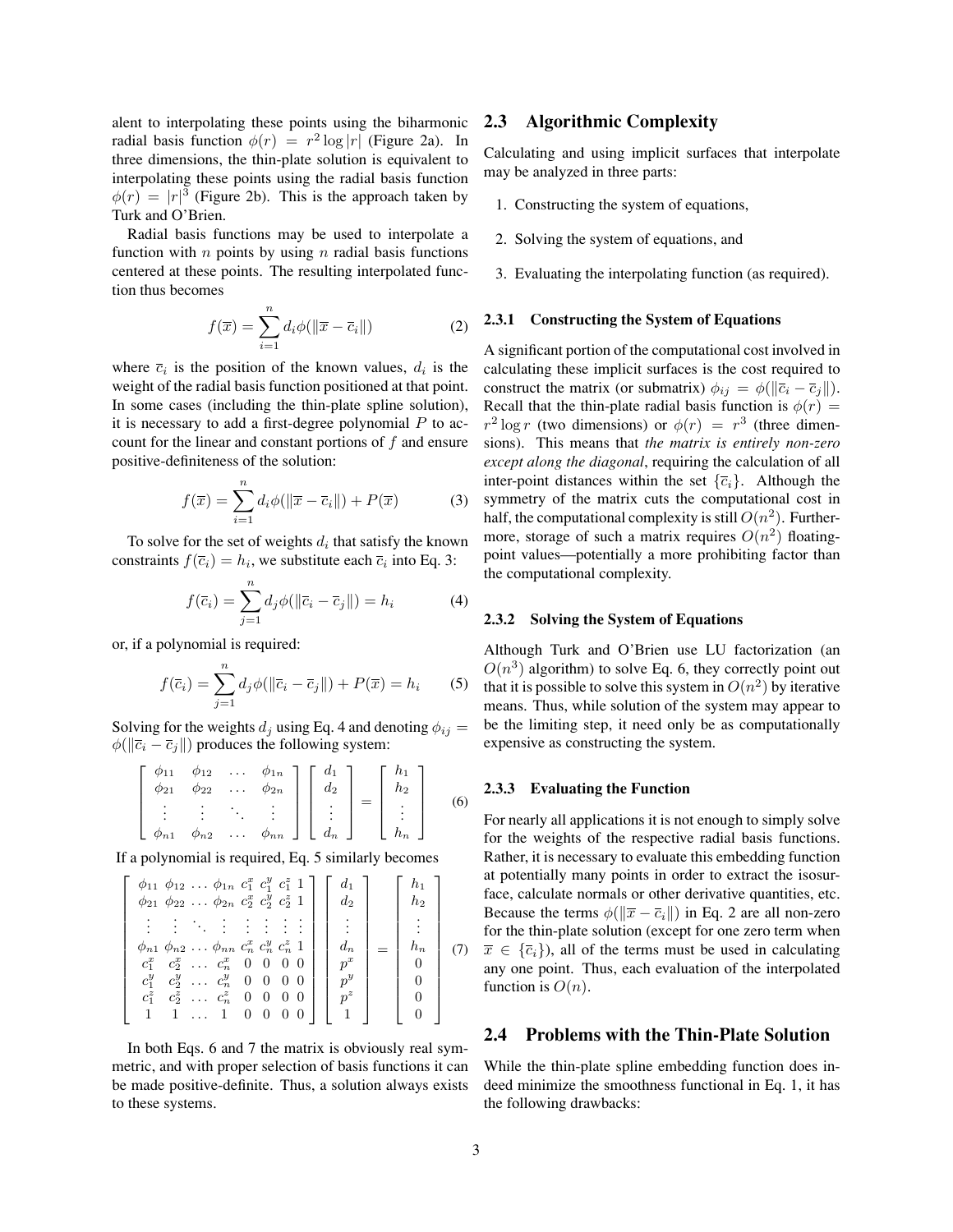

Figure 2: Comparison of different radial basis functions

- 1.  $O(n^2)$  computation is required to build the system of  $3.1.1$  Gaussian Radial Basis Functions equations.
- 2.  $O(n^2)$  storage is required (for the nearly-full matrix) to represent the system.
- 3.  $O(n^2)$  computation is required to solve the system of equations.
- 4.  $O(n)$  computation is required per evaluation
- 5. Because every known point affects the result, a small change in even one constraint is felt throughout the entire resulting interpolated surface, an undesirable property for shape modelling.

### **3 Using Compactly-Supported Radial Basis Functions**

### **3.1 Alternative Radial Basis Functions**

Using the radial basis function  $\phi(r) = r^3$  to interpolate known constraints produces an embedding function that is the thin-plate solution to these constraints. However, other functionals may be optimized using other basis functions.

For example, minimizing the functional

$$
E = \int_{\Omega} |f_{xx}(\overline{x})| + |f_{xy}(\overline{x})| + |f_{yy}(\overline{x})| d\overline{x}
$$

produces the Gaussian (Figure 2c) as the interpolating radial basis function. Although the problems with global effects of each constraint are greatly reduced, the Gaussian still has all the other problems enumerated previously (Section 2.4). It is tempting to simply truncate the Gaussian for all values below some threshold. This localizes the effects of moving a single constraint, and it greatly simplifies the system, but it has the problem that the resulting matrix is not positive-definite, hence the system of equations may have no solution.

#### **3.1.2 Compactly-Supported Radial Basis Functions**

Wendland (1995) has recently solved for the minimumdegree polynomial solution for compact, locallysupported radial basis functions that guarantee positivedefiniteness of the matrix (Figure 2d). All of the solutions have the form

$$
\phi(r) = \begin{cases} (1-r)^p P(r) & \text{if } r < 1\\ 0 & \text{otherwise} \end{cases}
$$
 (8)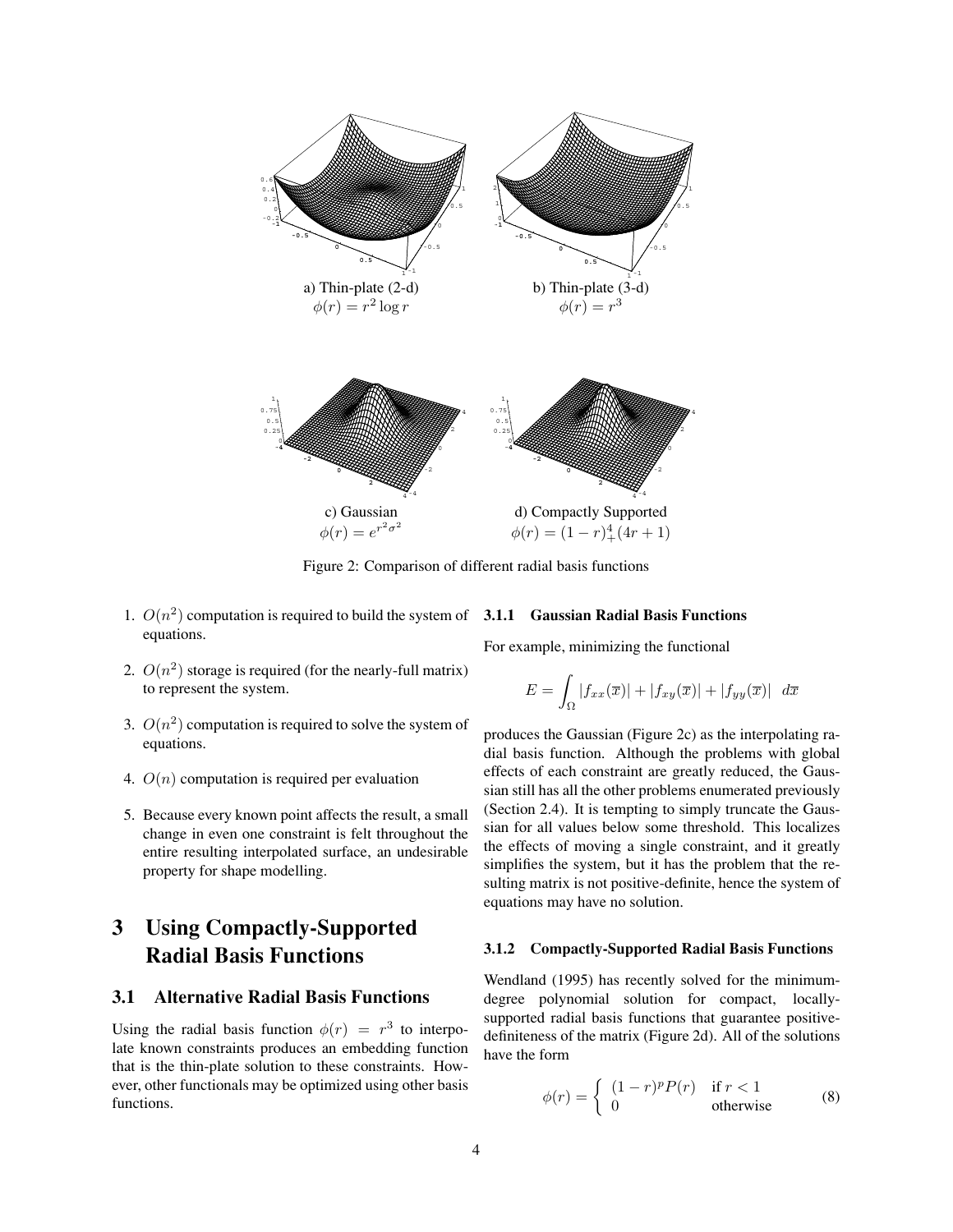For various degrees of desired continuity  $(C^k)$  and dimensionality (d) of the interpolated function, he has derived the following radial basis functions:

|       | $d=1+(1-r)_{+}$                         |       |
|-------|-----------------------------------------|-------|
|       | $(1-r)^3_{+}(3r+1)$                     |       |
|       | $(1-r)^5_{+}(8r^2+5r+1)$                | $C^4$ |
| $d=3$ | $(1 - r)^{r}$                           | 7″ ⁄  |
|       | $(1-r)_+^4(4r+1)$                       | $C^2$ |
|       | $\sqrt{(1-r)^6 + (35r^2 + 18r + 3)}$    | 7″ ⁄  |
|       | $(1-r)^8 + (32r^{3'} + 25r^2 + 8r + 1)$ | $C^6$ |
| $d=5$ | $(1-r)^3$                               | $C^0$ |
|       | $(1-r)_{+}^{5}(5r+1)$                   |       |
|       | $\sqrt{(1-r)^7+(16r^2+7r+1)}$           |       |

These functions have radius of support equal to 1. Scaling of the basis functions (i.e.,  $\phi(r/\alpha)$ ) allows any desired radius of support  $\alpha$ .

#### **3.2 Example**

Figure 3 illustrates using both thin-plate and compactlysupported radial basis functions to compute embedding functions. The constraint points consist of 36 points in an ovoid shape with 36 normal (positive valued) constraints placed just inside (3a). A thin-plate radial basis function produces a globally-smooth embedding function (3b). A compactly-supported radial basis function produces an embedding function that does not have global smoothness but is as smooth as the thin-plate spline interpolation in a narrow band surrounding the shape both inside and out.

#### **3.3 Algorithm**

Using compactly-supported radial basis functions provides advantages in all three phases of the implicit-surface interpolation algorithm.

#### **3.3.1 Constructing the system**

Because the radial basis functions have finite support,  $\phi(||\overline{c}_i - \overline{c}_j||) = 0$  for all  $(\overline{c}_i, \overline{c}_j)$  farther apart than the radius of support. By using a  $k$ -d tree (Bentley, 1975), the set of all points within distance r of a particular point  $\overline{c}_i$ can be determined in  $O(\log n)$  time.

A k-d tree is a multidimensional binary tree with the following sorting property for a tree with point  $\overline{x}$  at the root and subtrees  $T_{\text{left}}$  and  $T_{\text{right}}$ .

$$
\forall \overline{y} \in T_{\text{left}} : \overline{y}^d \le \overline{x}^d
$$

$$
\forall \overline{y} \in T_{\text{right}} : \overline{y}^d > \overline{x}^d
$$

where the sorting dimension  $d$  changes at each level of the tree.



Figure 3: Interpolating a simple 36-point ovoid (a) using thin-plate (b) and compactly-supported (c) radial basis functions.

 $k$ -d trees can be used to find all points within distance r of a particular constraint in  $O(n \log n)$  time using the following algorithm (C pseudocode):

```
void Search (KDtree T, Point P, int radius)
{
 if (T->point[T->dim]) < P[dim] + radius)
   Search(T->right);
  if (T->point[T->dim]) > P[dim] - radius)
   Search(T->left);
 Test(T->point,P,radius);
}
```
While a number of points must still be tested explicitly, the multidimensional sorting nature of the  $k$ -d tree allows a large number of points to be rejected at each level of the tree.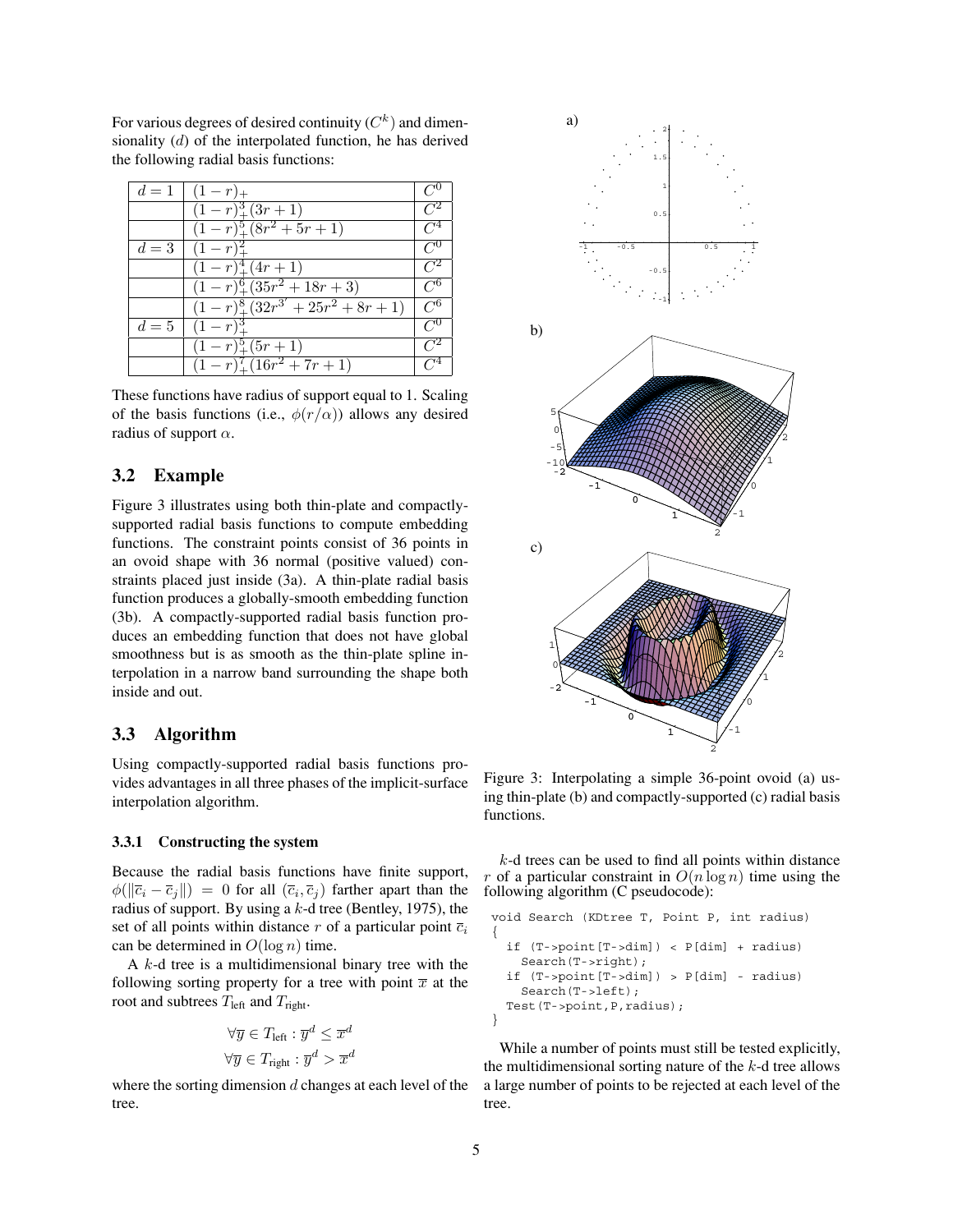

Figure 4: Structure of the matrices produced by thinplate and compactly-supported radial basis functions (Figure 3). The compactly-supported basis function produce a matrix that is sparse (black), while the thin-plate basis functions produce a matrix that is nearly full (white).

The resulting matrix is extremely sparse, as shown in Figure 4. Using a sparse-matrix representation (we use the Hartwell-Boeing format), only  $O(n)$  storage is required.

#### **3.3.2 Solving the system**

If the average number of points within the radius of support of each constraint  $\overline{c}_i$  is less than some constant k, the number of non-zero entries in the matrix is  $O(n)$ . We use a direct (LU) sparse matrix solver (Dongarra et al., 1990) to find the solution to the system of equations. The computational complexity of such a solver depends on the amount of matrix "fill in" that occurs during the solution, but some authors have reported behavior in the range  $O(n^{1.2})$  to  $O(n^{1.5})$  (Saleh et al., 1989). Our own experience (Section 4) agrees with this.

#### **3.3.3 Evaluating the interpolating function**

We can exploit the spatial locality of the compactlysupported radial basis functions during evaluation of the embedding function  $f$  by recognizing that only a fraction of the terms of Eq. 2 are non-zero for a given  $\overline{x}$ :  $\phi(\overline{c}_i - \overline{c}_j) \neq 0$  iff  $\|\overline{c}_i - \overline{c}_j\| < 1$ . By again using a k-d tree to organize the constraints spatially, each evaluation of the interpolating function requires only  $O(\log n)$  operations to determine these non-zero terms.

### **3.4 Thin-Plate vs. Compactly-Supported Radial Basis Functions**

Using compactly-supported radial basis functions directly addresses each of the five problems identified previously with the thin-plate spline basis functions (Section 2.4) as shown in Table 1.

|                          | Thin-plate | Compact                  |
|--------------------------|------------|--------------------------|
| Computation to build     | $O(n^2)$   | $\overline{O}(n \log n)$ |
| Computation to solve     | $O(n^2)$   | $O(n^{1.5})$             |
| Storage to build/solve   | $O(n^2)$   | O(n)                     |
| Computation to evaluate  | O(n)       | $O(\log n)$              |
| Effect of a single point | Global     | Local                    |

Table 1: Comparison of the computational complexity, storage complexity, and locality properties of interpolated implicit surfaces using thin-plate and compactlysupported radial basis functions.

### **4 Results**

Figure 5 compares the results of interpolating an 800 point model of the Stanford bunny using both thin-plate and compactly-supported radial basis functions. The results of of the two methods are qualitatively identical.

Interpolation of larger models is possible using compactly-supported radial basis functions. The 8000 point model in Figure 6 was interpolated using compactlysupported radial basis functions, and the resulting isosurface was tesselated to  $41,864$  points.<sup>1</sup> The interpolated image shows sharpness and detail hidden by the flat polyhedra of the original model.

Table 2 summarizes the time required to calculate various differing-resolution models of the same figure (Stanford bunny). The radius of support used for each model was selected so as to keep the number of points in the radius of support (approximately) constant, thus allowing comparison of the results. The dominant term in the computation required (Table 1 is the time to solve the system of equations. Figure 7 shows that this seems to demonstrate  $O(n^{1.5})$  complexity.

Table 3 compares these running times to the time required to calculate comparable thin-plate interpolations (using same-size or smaller models). The  $O(n^2)$  time required to compute these models using thin-plate radial basis functions quickly becomes prohibitive.

Similarly, Table 4 compares the memory required to represent the matrix for the models described in Table 3. As with the computational complexity, the  $O(n^2)$  storage required to compute these models using thin-plate radial basis functions also quickly becomes prohibitive.

 $<sup>1</sup>A$  similar thin-plate interpolation would require almost 2 GB of stor-</sup> age for the matrix alone and could not be calculated on our system.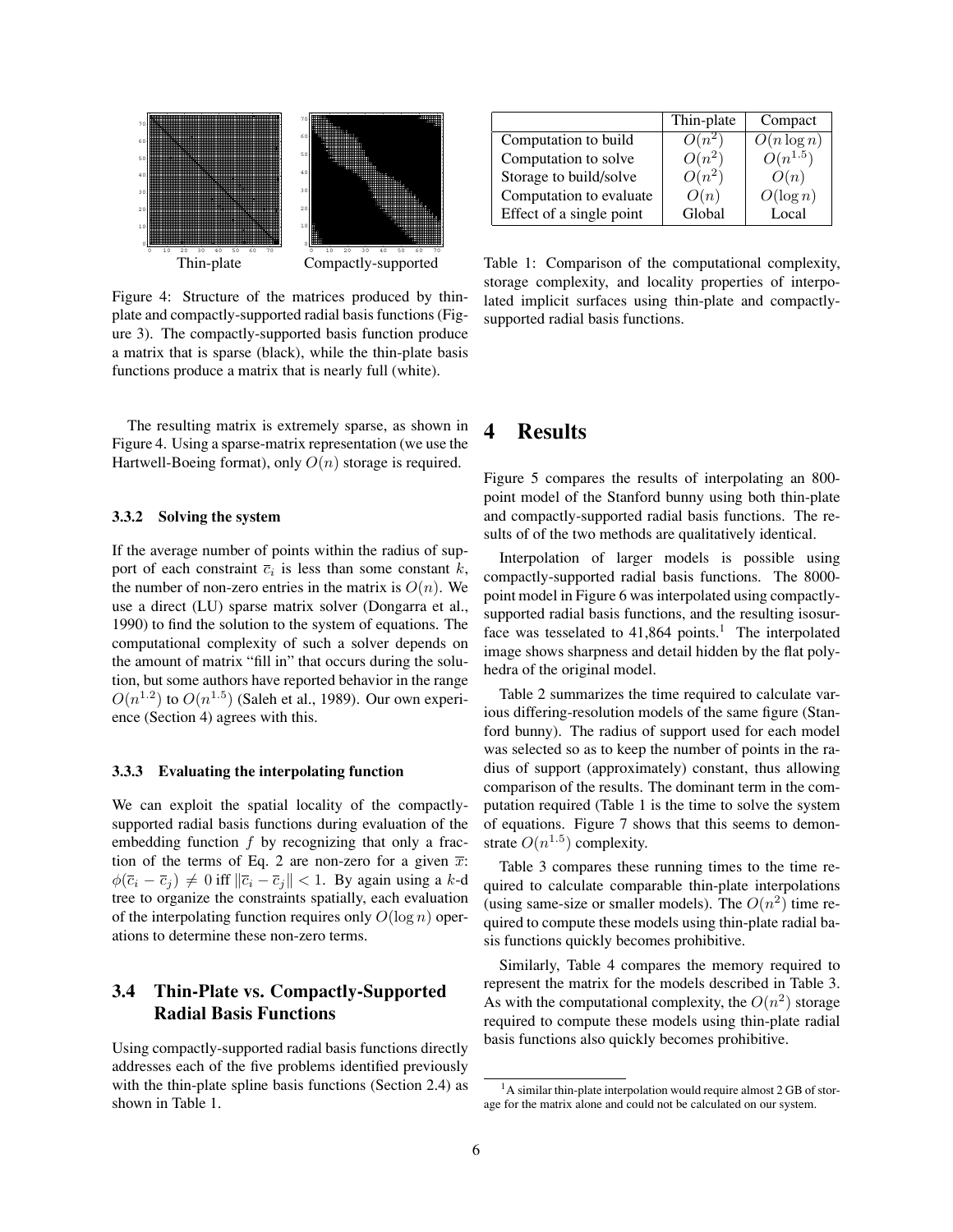

Figure 5: Comparison of original model to implicit surfaces extracted from embedding functions calculated using both thin-plate and compactly-supported basis functions. The results of the interpolations are qualitatively identical.



Figure 6: Interpolation of an 8000-point model of the Stanford bunny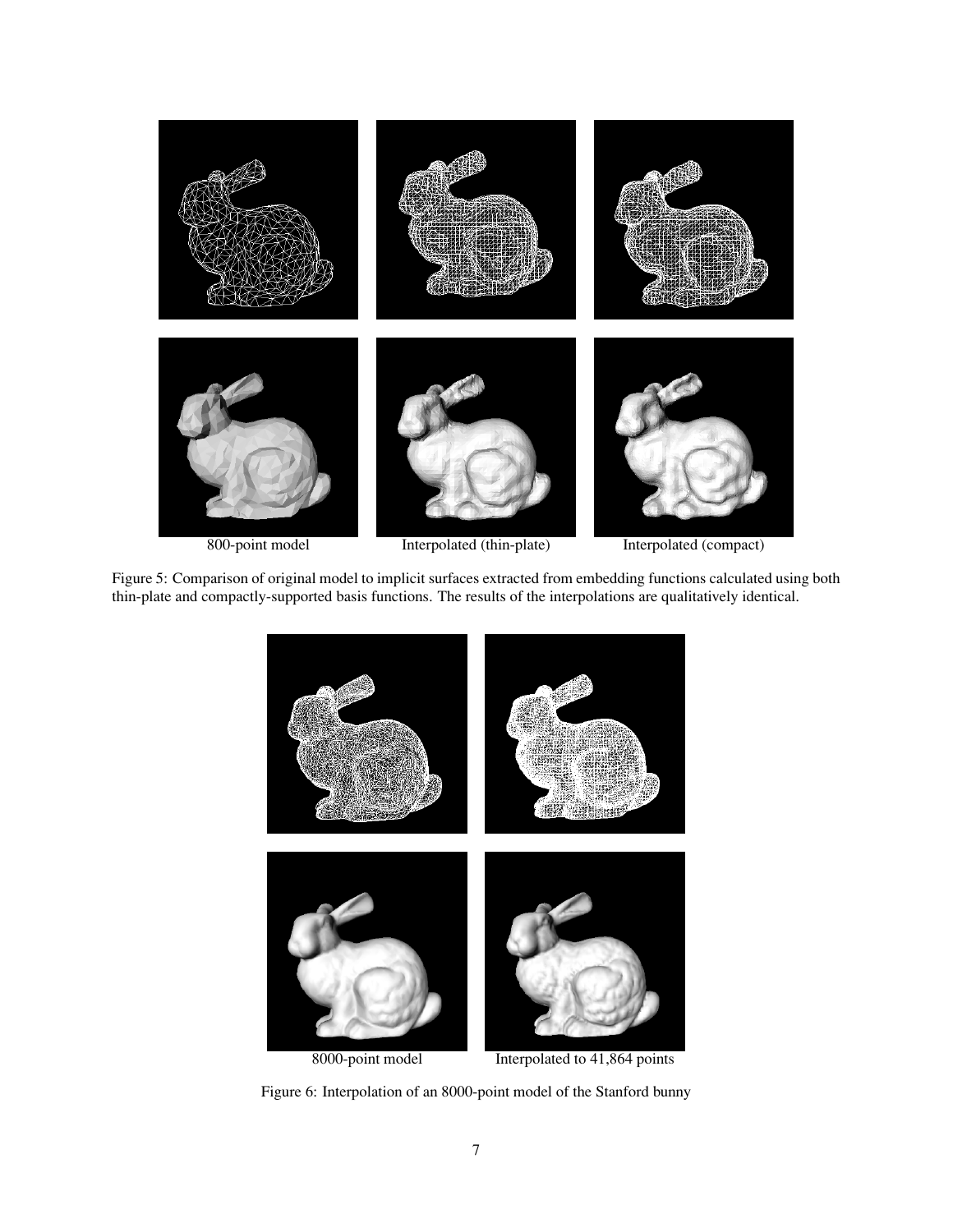| Points | constraints. | Radius | Non-zero | Per Row | $\%$ Full | Build $k$ -d | <b>Build Matrix</b> | Solve Matrix | Total   |
|--------|--------------|--------|----------|---------|-----------|--------------|---------------------|--------------|---------|
| 2922   | 5848         | 0.200  | 476173   | 81.4    | .39%      | 0.02         | .05                 | 5.93         | 7.00    |
| 5839   | 1682         | 0.150  | 973423   | 83.3    | $0.71\%$  | 0.04         | 2.09                | 17.29        | 19.42   |
| 11831  | 23666        | 0.100  | 1663733  | 70.3    | $0.30\%$  | 0.08         | 4.00                | 45.44        | 49.52   |
| 35947  | 71898        | 0.004  | 5061542  | 70.4    | $0.10\%$  | 0.93         | $31.51*$            | $284.01*$    | 316.45* |

∗ some virtual memory swapping

Table 2: Execution times in seconds for various phases of computation for interpolated implicit surfaces using compactly-supported radial basis functions.



Figure 7: Timing results for four different-resolution models of the same figure (Table 2). The linear graph when plotted on a *time*  $\frac{2}{3}$  vertical axis indicates  $O(n^{1.5})$  complexity.

|                                         | Thin-Plate         |                       | Compactly-Supported |                    |            |  |
|-----------------------------------------|--------------------|-----------------------|---------------------|--------------------|------------|--|
| Points                                  | Build              | Solve                 | Points              | Build              | Solve      |  |
| 800                                     | $0.58 \text{ sec}$ | 2.56 min              | 800                 | $0.57$ sec         | $1.53$ sec |  |
| 2000                                    | $6.3 \text{ sec}$  | $2:05$ hrs            | 2922                | $1.07 \text{ sec}$ | 5.93 sec   |  |
| 4000                                    | $25.0$ sec         | $16:11 \text{ hrs}^*$ | 5839                | $2.13 \text{ sec}$ | 17.29 sec  |  |
| 8000                                    | n/a(1)             | n/a                   | 11831               | $4.08 \text{ sec}$ | 97.53 sec  |  |
| 35947                                   | n/a(2)             | n/a                   | 35947               | 31.44 sec          | 284.01 sec |  |
| $*$ significant virtual memory swapping |                    |                       |                     |                    |            |  |

significant virtual memory swapping

Table 3: Comparison of execution times required to calculate embedding functions using thin-plate vs. compactlysupported radial basis functions

|        | Thin-Plate  | Compactly-Supported |             |  |
|--------|-------------|---------------------|-------------|--|
| Points | Memory (MB) | Points              | Memory (MB) |  |
| 800    | 19.5        | 800                 | 1.0         |  |
| 2000   | 122.1       | 2922                | 3.6         |  |
| 4000   | 488.3       | 5839                | 7.4         |  |
| 8000   | 1,953.1     | 11831               | 12.7        |  |
| 35947  | 39,434.4    | 35947               | 38.6        |  |

Table 4: Comparison of memory requirements (matrix only, double-precision floating-point values) required to calculate embedding functions using thin-plate vs. compactly-supported radial basis functions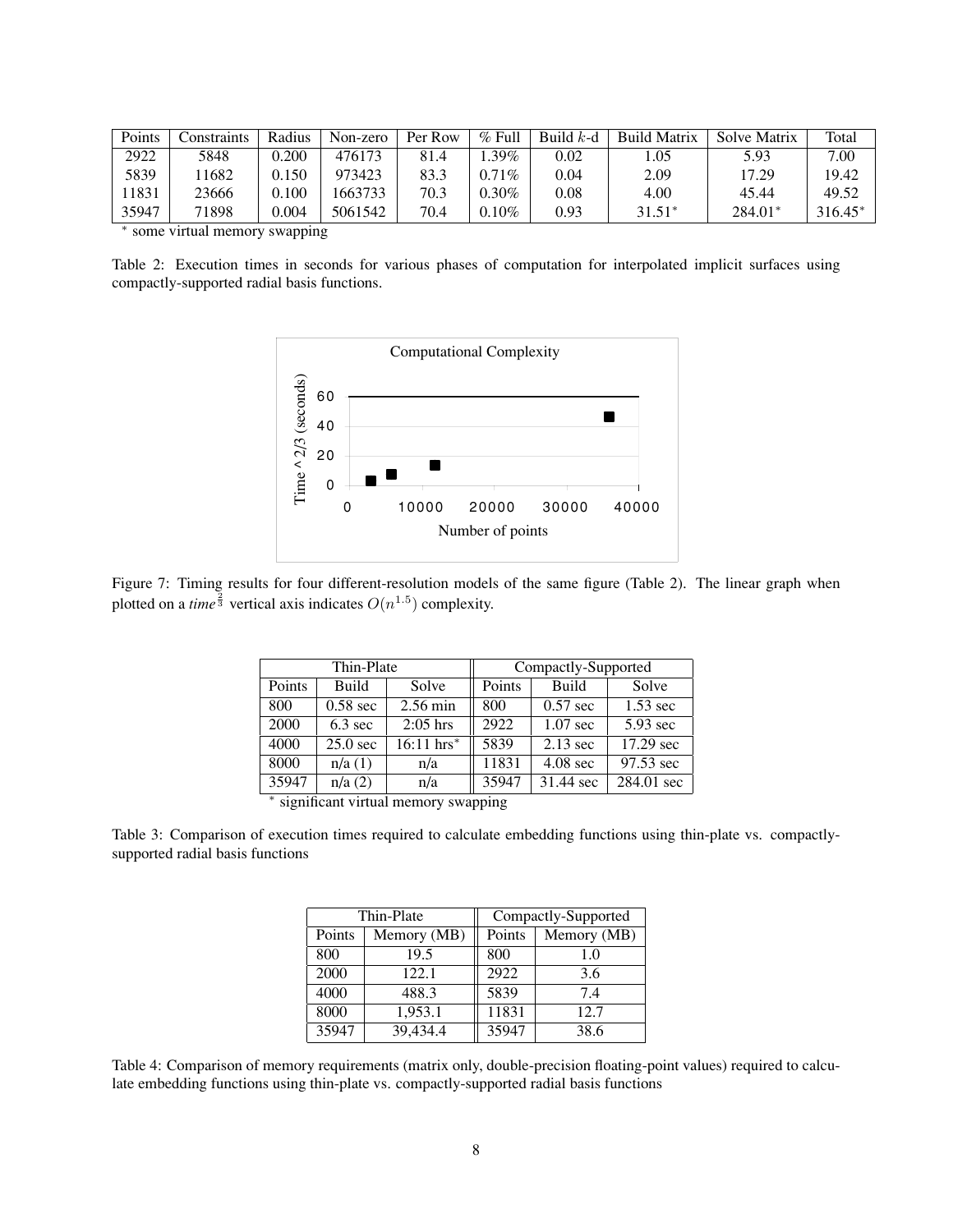### **5 Considerations**

The finite nature of the compactly-supported radial basis functions introduces two factors that must be considered when using them to interpolate embedding functions.

#### **5.1 Selecting the Radius of Support**

The finite radius of support introduces an additional parameter that doesn't exist in the thin-plate implementation. Proper selection of the radius of support is critical to achieving optimal efficiency of computation and results. Too small a radius can produce basis functions that are unable to span the inter-constraint gaps. Too large a radius does not adversely affect the results but reduces the sparseness of the matrix, thus increasing the computation required. It is thus necessary to select a radius of support that is both large enough to produce effective results and not so large that the computation becomes impractical.

### **5.2 Isosurface Extraction**

Because of the finite extent of the compactly-supported radial basis functions, only those points within the radius of support of one of the original positions have non-zero values. For all points outside this band, all of the terms of Eq. 2 are zero. (Figure 3c illustrates this.) In this way, these embedding functions are not the same as those normally used for implicit surfaces—the implicit surface represented is not the only set of zero-valued points in the space. However, the implicit surface does form a unique contiguous locus of zero-valued points passing through the constraints. In this sense, the method presented here is somewhat similar to the narrow-band active set approach of Sethian (1996) or Whitaker and Breen (1998).

An isosurface extractor may be used to extract this surface by seeding it with any one of the initial constraints. However, care must be taken so that the step size of the extractor does not cause it to jump outside the band of nonzero points. It is, however, rather easy to explicitly recognize when no non-zero terms are found in Eq. 2 (none of the constraint points lie within the radius of support of the point being evaluated).

Because the zero set of the embedding function is not uniquely the surface of interest, the resulting embedding function has limited application in CSG, interpolation (Turk and O'Brien, 1999), or similar applications. However, we are now experimenting with hybrid embedding functions that interpolate a subset of the points using radial basis functions with infinite support and interpolate the difference using basis functions with compact support.

## **6 Discussion: Analytic Approaches Enabled by Efficient Algorithms**

An efficient framework for finding embedding functions that define implicit surfaces from scattered data points increases the practicality of studying complex shape models represented by large numbers of such points. Models captured from physical phenomena usually contain large numbers of surface points, polygons, or other surface primitives that are not easily reduced. For instance, polygonal representations of medical data often begin with models containing millions of triangles, which can later be simplified to hundreds of thousands of polygons.

While the polygonal representations of these models can be rendered using current graphics hardware, the discrete sampling introduced by the process of producing the polyons raises barriers to deeper studies of the geometry of the surfaces themselves. Implicit methods solve this difficulty by creating analytic functions that smoothly reconstruct a surface from a constellation of points. In addition, the implicit surface constructed using the method presented here is differentiable. Local surface geometry now becomes approachable since numerically stable solutions can be found to sample higher order derivatives of the implicit surface.

### **6.1 Differential Geometry of Shape**

Differential geometry is the study of multilocal surface behavior, employing the normal vector and tangent plane at each surface point as a reference environment. To measure curvature and other geometric features relative to the surface tangent, second order derivatives must be computed (Thirion, 1993). Volumetric approaches can compute approximations to these measurements based on discretely sampled grids (Sethian, 1996). However, the accuracy and behavior of the sampled derivatives is subject to aliasing and sampling issues, exacerbated by the noiseamplifying effects of higher-order functions.

Implicit surfaces allow us to reconstruct smooth surface representations from a set of oriented points and sample higher order derivatives with instantaneous precision. Analytic representations of not only surface shape, but also of the embedding function, simplifies the computation of the normal vector, the tangent plane, and the principal curvatures of the implicit surface at any arbitrary location.

Figure 8 shows the Gaussian curvature (the product of the principal curvatures) of an array of implicit surfaces calculated using the method presented here. Blue areas represent positive Gaussian curvature (elliptical regions) and red areas represent negative Gaussian curvature (hyperbolic or saddle-shaped regions). The yellow contour lines indicate the places where the Gaussian curvature is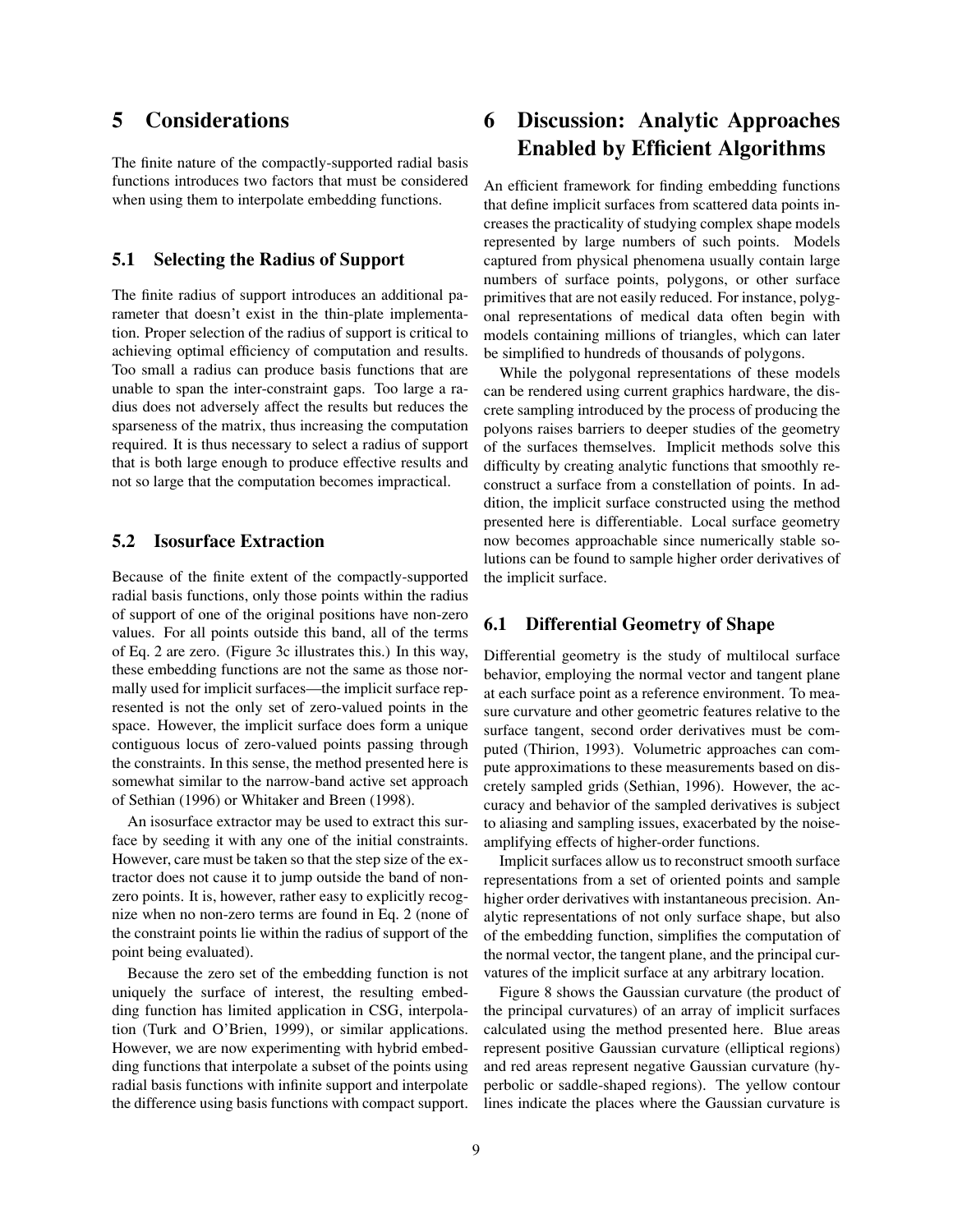

Figure 8: Gaussian curvature computed over an analytically-defined implicit surface calculated from scattered surface points

zero, separating the red and blue surface regions. The yellow contours denote parabolic curves where specular and diffuse highlights fuse or reproduce under changing lighting conditions.

Note: the polygonalization of the surface and the interpolation errors are artifacts of the visualization technique. The implicit surface itself can be sampled with arbitrary precision to generate smooth models with correspondingly smooth representations of curvature.

### **6.2 Future Directions: Scale Space, Ray Tracing, and Other Topics**

Linear scale space filtering was introduced by Witkin (1983) as a means of measuring the saliency of features within an image. Further work established the general field of scale-space theory in computer vision (Lindeberg, 1994). The fundamental notion of this type of analysis is that significant details of an image, or in our case, a surface representation, will persist as the scale or the fractal measurement aperture is increased. In the pursuit of multiscale image descriptions, a Gaussian kernel is usually used as the measurement aperture function.

From this perspective, a scale space representation of the implicit models presented in this paper can be constructed as a convolution of a Gaussian kernel with the embedding function,  $f(\bar{x}) \otimes g(\bar{x}, \sigma)$ . Since convolution is both commutative and distributive with respect to addition, this is equivalent to convolving each of the radial basis interpolants with a Gaussian. This process can be approximated by solving for the implicit surface with a particular radius of support, and later dilating the com-



Figure 9: A dumbell figure reconstructed from sample points and represented at successively larger scales by convolving the embedding function with successively larger Gaussian kernels

pactly supported radial basis function during the evaluation to create a scale space level set representation of the basic function.

Figure 9 shows a 2-D implicit figure represented at a range of scales. The original model has been reconstructed from oriented points as an implicit surface. In the subsequent representations, the embedding function has been convolved with an approximation to a Gaussian kernel, and the implicit surface reconstructed. Fine details such as the corners and discontinuities associated with the cross member in the figure are suppressed at moderate scales. Eventually at the largest scales, the figure is viewed as a single topologically simple object. This approach to representing object shape may have applications in modeling and computer graphics in the representation of objects at multiple levels of detail.

Beyond the application of scale-space image-analysis techniques to implicit surface representations, there remain interesting problems of rendering these models. Im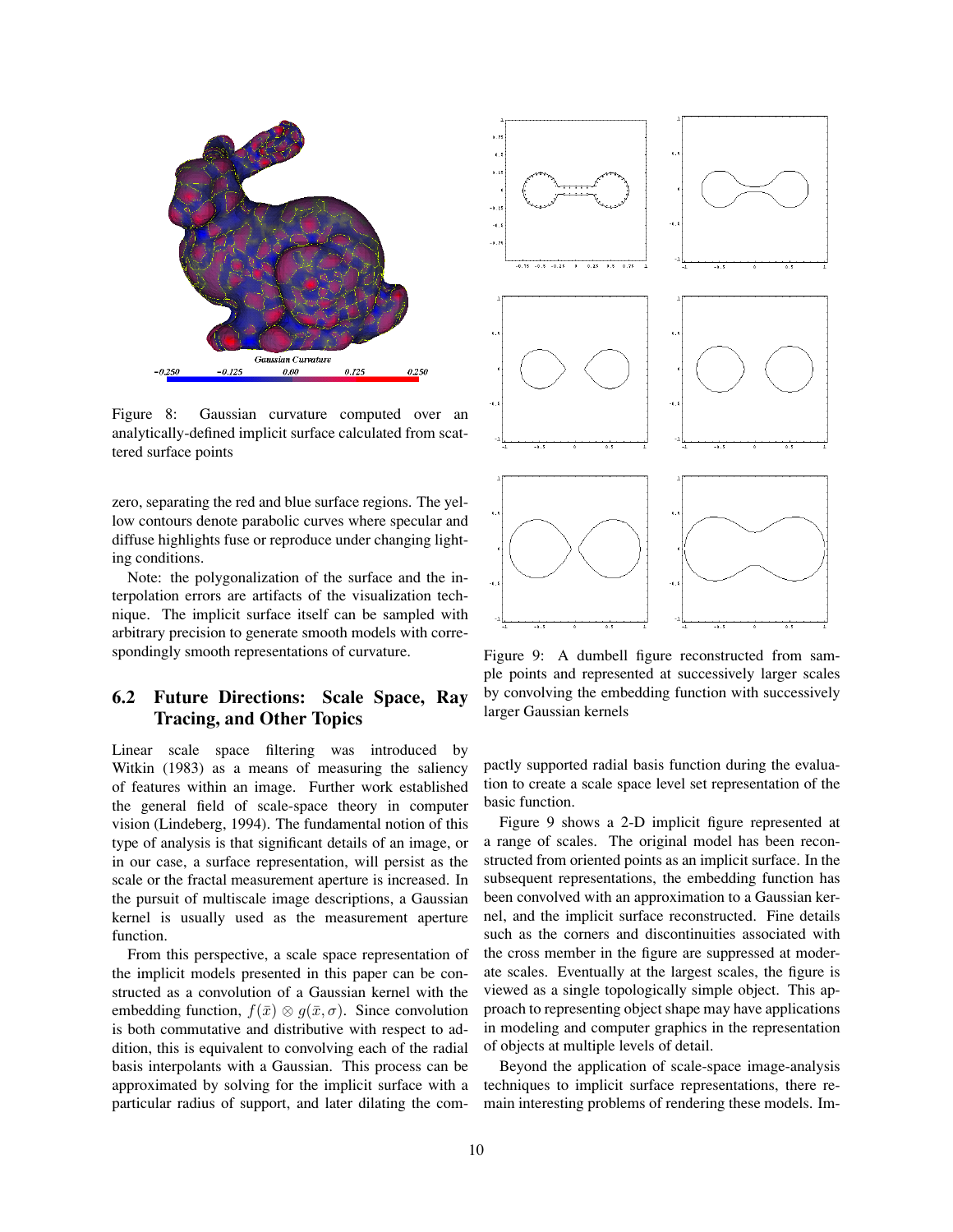plicit surfaces based on signed distance functions and other embedding functions with similar properties are easily rendered through ray tracing. Because of the multiple zero level sets created by the compactly supported radial basis function approach, a basic ray tracing method is insufficient for rendering these models. However, in the visualization of discrete volume data, complex transfer functions that include geometric information such as gradient magnitude and isosurface curvature are able to capture surfaces based on features other than simple isovalues. Future work will include the development of transfer functions for raycast rendering of these models.

### **7 Conclusion**

Given a set of points  $C = {\overline{c_1, c_2, c_3, \ldots c_n}}$ , the method presented here interpolates an implicit surface passing through those points by solving for a scalar embedding function  $f(\overline{x})$  whose zero level set,  $\{\overline{x} : f(\overline{x})=0\},\$ passes through all points in C. Following Turk and O'Brien (1998) (see also Savchenko,1995), we employ radial basis interpolating functions in a linear system of  $n$ equations and *n* unknowns, expressed as an  $n \times n$  matrix. Unlike the original use of  $\phi(r) = |r|^3$  as the underlying interpolant, we use a family of radial basis functions with the necessary continuity but also with finite, compact local support. The result is a sparsely populated linear system whose solution can be accelerated. The result is a single, accelerated, closed form analytic representation of the desired surface.

The shift from a radial basis function of infinite extent to one that has compact local support creates dramatic gains in memory utilization and computational complexity. Previous work described solutions for systems of equations of order  $O(n^2)$  complexity. The shift to finite interpolants and sparse matrices has shifted the complexity of the matrix solution to order  $O(n^{1.5})$ , the loading of the matrix data structures to  $O(n \log n)$ , and the memory requirements to order  $O(n)$ . Evaluation of the interpolated embedding function is similarly reduced to  $O(\log n)$ .

These improvements in efficiency make possible a variety of applications that were previously impractical with an infinite radial basis function. We have briefly surveyed our first probes into the differential geometry of surface shape and explorations in scale space analysis of complex models using implicit surfaces interpolated from scattered surface data points.

### **Acknowledgments**

This work was performed in large part at the National Library of Medicine under a visiting faculty program supporting both Dr. Morse and Dr. Subramanian. Dr. Rheingans was supported in part by NSF CAREER Grant #9996043. We would like to thank Greg Turk for his useful conversations and for making his code available to us, upon which our implementation is based. We would also like to thank Dr. Michael Ackerman and the staff of NLM's Office of High Performance Computing and Communications for their help and support. Finally, we would like to thank the reviewers and program committee for SMI2001 for their many helpful suggestions.

### **References**

- Jon Louis Bentley. Multidimensional binary search trees used for associative searching. *CACM*, 18(9):509–517, 1975.
- J.F. Blinn. A generalization of algebraic surface drawing. *IEEE Transactions on Graphics*, 1(3):235–246, 1982.
- Jules Bloomenthal, editor. *Introduction to Implicit Surfaces*. Morgan-Kaufman, 1997.
- Jack J. Dongarra, Jeremy Du Croz, Sven Hammarling, and Iain Duff. A set of level 3 Basic Linear Algebra Subprograms. *ACM Transactions on Mathematical Software*, 16(1):1–17, March 1990.
- J. Duchon. Sur l'erruer d'interpolation des fonctions de plusieurs variables par les d<sup>m</sup> splines. *R.A.I.R.O Analyse numerique*, 12(4):325–334, 1978.
- J. Hart and eds. D. Ebert. *New Fontiers in Modeling and Texturing*. Siggraph 97 Course Notes, 1997.
- B. Kimia, A. Tannenbaum, and S. Zucker. On optimal control methods in computer vision and image processing. In B. t.H. Romeny, editor, *Geometry Driven Diffusion in Computer Vision*, pages 307–338. Kluwer, 1994.
- Tony Lindeberg. *Scale-space theory in computer vision*. Kluwer Academic Publishers, 1994.
- S. Osher and J. A. Sethian. Fronts propogating with curvature dependent speed: Algorithms based on Hamilton-Jacobi formulation. *J. Comput. Phys.*, 79:12–49, 1988.
- R. A. Saleh, K. A. Gallivan, M. Chang, I. N. Hajj, D. Smart, and T. N. Patrick. Parallel circuit simulation on supercomputers. *Proceedings of the IEEE*, 77 (12):1915–1930, 1989.